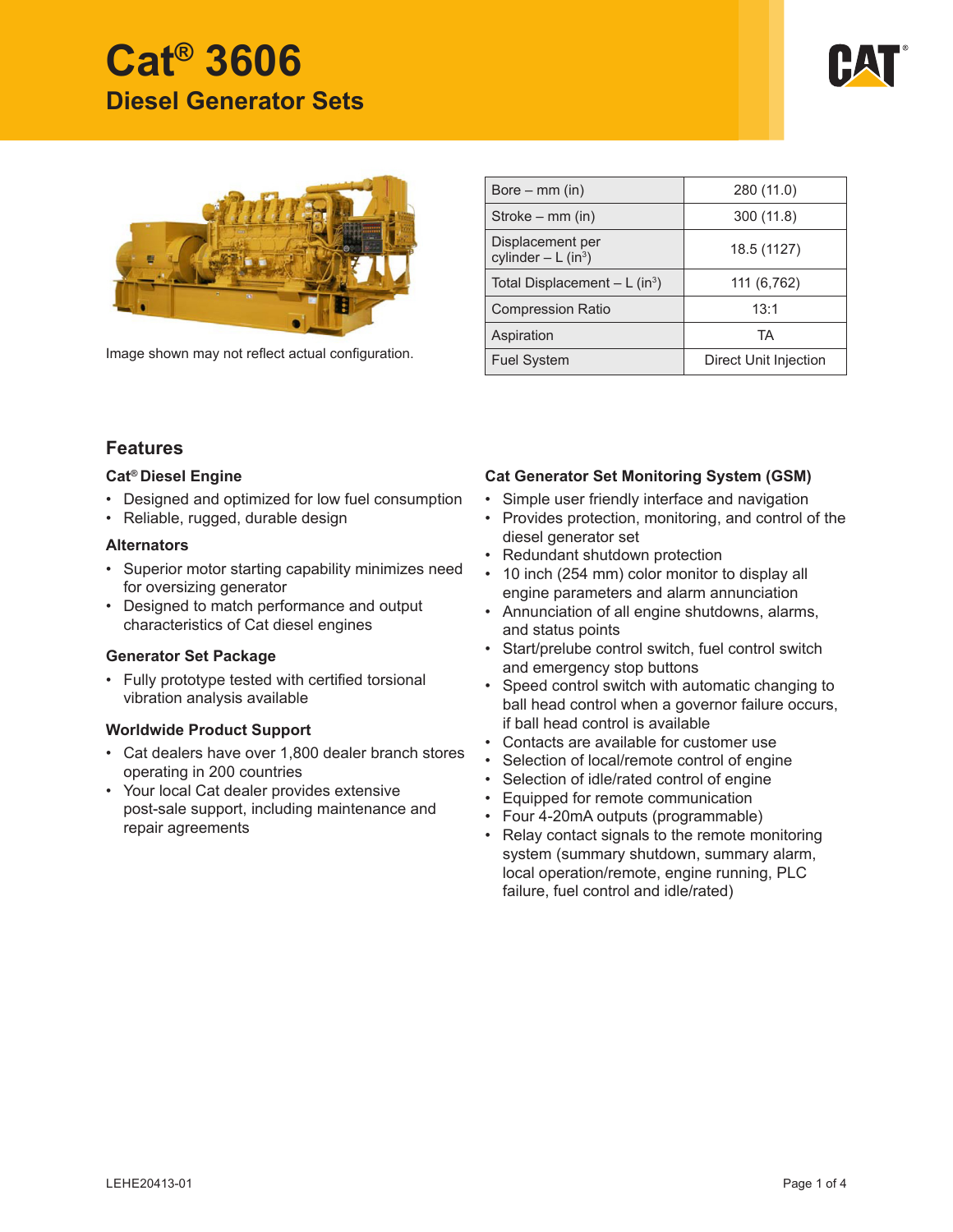## **Standard and Optional Equipment**

#### **Air Inlet**

- □ Aftercooler, fresh water, corrosion resistant coated (air side)
- □ Air inlet shutoff
- □ Air cleaner
- □ Breather, crankcase, top-mounted
- □ Turbocharger, engine oil lubricated
- □ Soot filter
- □ Air cleaner louver assembly
- Vertical support bracket
- $\Box$  Heavy duty air cleaner
- $\Box$  Air inlet adapter
- □ Boost control valve

#### **Cooling**

- □ Engine coolant water drains
- $\Box$  Front mounted turbos
- □ Three-bundle oil cooler
- □ Water temperature regulator
- $\Box$  Jacket water thermostats  $\Box$  Heat exchanger for
- single circuit  $\Box$  Heating aids
- □ Cooling system aids
- $\Box$  Auxiliary water pump
- $\Box$  Expansion tank

### **Exhaust**

- $\Box$  457 mm (18 in) Cat bolt pattern
- $\Box$  Dry, gas tight, exhaust manifold
- $\Box$  Includes adapter, flexible exhaust fitting
- $\Box$  Flexible exhaust fittings
- Weld flange and related hardware

### **Fuel**

- **□** Simplex or Duplex
- □ Fuel Priming Pump
- D Duplex Primary Fuel Strainer
- □ Fuel System Connections

#### **Generator**

- **□** Custom generator
- □ 3 Phase, six leads, WYE
- □ Class F insulation
- $\square$  Busbar connections
- □ Winding temperature detectors
- □ Anti-condensation space heaters

## **Governor**

- □ UG Actuator
- □ Electronic / actuators
- □ Digital programmers
- $\square$  Battery backup / power supply
- □ 230 UA
- □ 723 Plus
- □ EGB Actuator

### **Lube**

- □ Centrifugal oil filters with single shutoff
- □ Service side engine mounted on cylinder block inspection covers
- □ Wet oil sump. Includes enginedriven main lubrication pump, installed oil lines, enginedriven oil pump and oil pan
- $\Box$  Oil filler and dipstick
- Valve, oil pressure regulating Valves, crankcase explosion
	- relief
- $\Box$  Oil pan drain valve
- □ Lube ANSI adapter (emergency connection)

### **Mounting**

- □ Damper, torsional vibration
- □ Engine and generator mounting
- □ Isolator
- $\square$  Spring type vibration isolator
- □ Vertically restrained
- □ Non-vertically restrained

#### **Starting / Charging**

- Vane type air starter
- $\Box$  Two motors, engine mounted at rear, on left side
- $\Box$  Includes air silencer
- $\Box$  Line group for single point custom connection
- $\square$  Pressure reducing valve
- □ Compressed air flex hose
- $\Box$  Turbine type air starters
- $\Box$  Redundant air starters

#### **General**

- □ Paint, Caterpillar yellow
- $\Box$  Pumps, gear driven: fuel, oil, jacket water, aftercooler / oil cooler water
- □ Custom paint colors

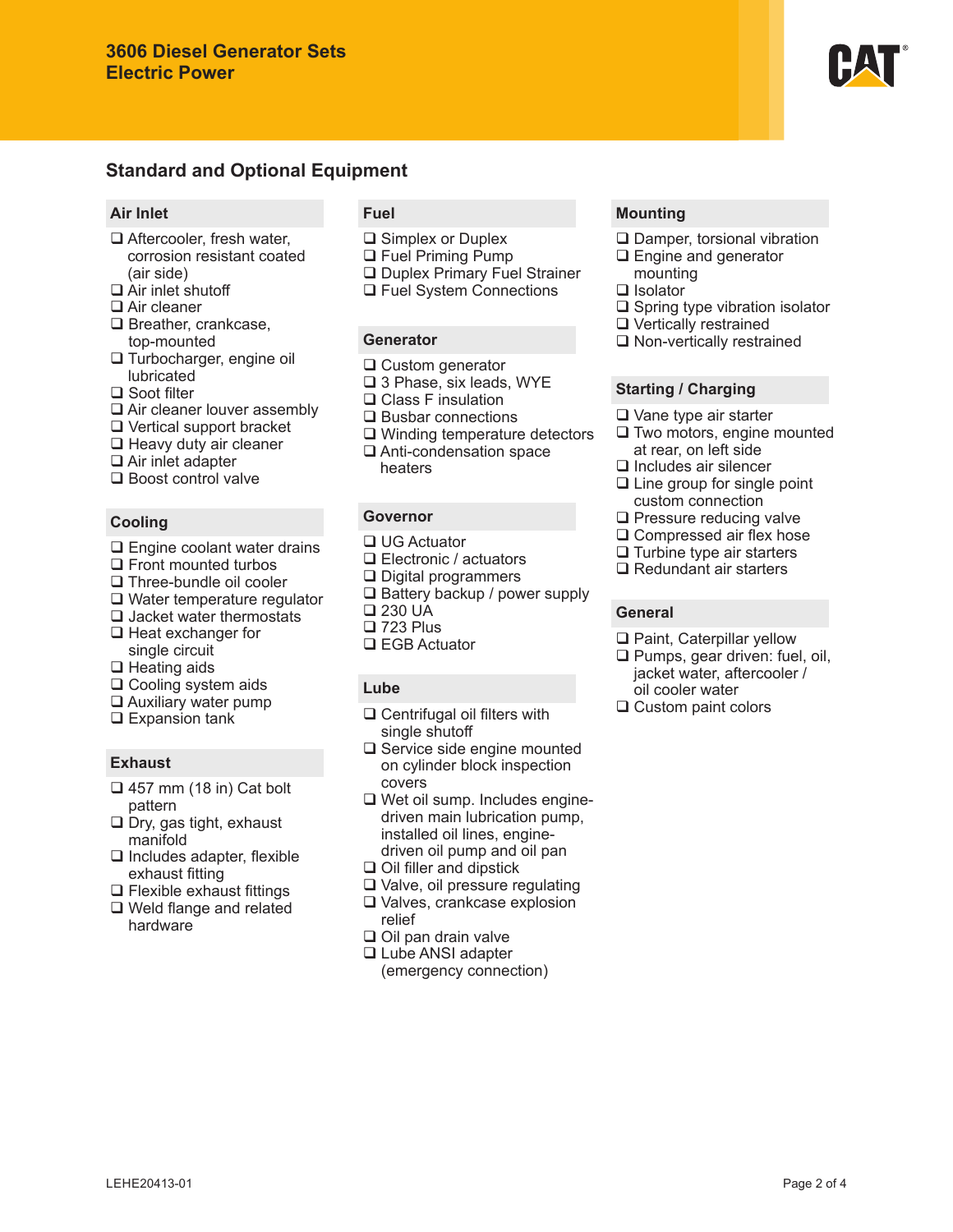

# **Package Performance**

| Performance - 1000 rpm                                                   | <b>Notes</b> | <b>Standby</b> | <b>Prime</b> | <b>Continuous</b> |
|--------------------------------------------------------------------------|--------------|----------------|--------------|-------------------|
| Frequency                                                                |              | 50 Hz          | 50 Hz        | 50 Hz             |
| Engine power - bkW                                                       | (2)          | 2240           | 2030         | 1850              |
| Generator power - ekW                                                    | (2)          | 2150           | 1940         | 1760              |
| Performance number                                                       |              | DM5410-06      | DM5409-06    | DM5407-06         |
| <b>Engine Data</b>                                                       |              |                |              |                   |
| Fuel consumption (ISO $3046/1$ ) – g/bkW-hr                              | (1)          | 196.2          | 195.3        | 196.0             |
| Fuel consumption (nominal) - g/bkW-hr                                    | (1)          | 200.0          | 199.1        | 199.8             |
| Fuel Consumption (90% confidence) - g/bkW-hr                             | (1)          | 202.1          | 201.3        | 202.2             |
| Air flow ( $@$ 25°C, 101.3 kPa) – m <sup>3</sup> /min                    |              | 196.2          | 179.5        | 164.8             |
| Air mass flow - kg/hr                                                    |              | 13131          | 12012        | 11031             |
| Compressor outlet pressure - kPa (abs)                                   |              | 261.1          | 228.1        | 199.5             |
| Compressor outlet temperature - °C                                       |              | 198.2          | 182.7        | 169.2             |
| Inlet manifold pressure - kPa (abs)                                      |              | 258.1          | 225.3        | 196.9             |
| Inlet Manifold temperature - °C                                          |              | 68.4           | 65.8         | 63.7              |
| Timing $-$ °BTDC                                                         | (10)         | 22.5           | 22.5         | 22.5              |
| Exhaust stack temperature - °C                                           |              | 432.8          | 427.3        | 427.9             |
| Exhaust gas flow ( $@$ stack temperature, 101.3 kPa) m <sup>3</sup> /min |              | 941.5          | 854.0        | 784.9             |
| Exhaust gas mass flow - kg/hr                                            |              | 13590          | 12425        | 11409             |
| <b>Energy Balance Data (nominal)</b>                                     |              |                |              |                   |
| Fuel input energy (LHV) - kW                                             | (1)          | 5446           | 4914         | 4495              |
| Heat rejection to jacket water - kW                                      | (4)          | 483            | 404          | 378               |
| Heat rejection to atmosphere - kW                                        | (5)          | 109            | 98           | 90                |
| Heat rejection to oil cooler - kW                                        | (6)          | 225            | 214          | 205               |
| Heat rejection to exhaust (LHV to $25^{\circ}$ C) – kW                   | (4)          | 1804           | 1632         | 1508              |
| Heat rejection to exhaust (LHV to $177^{\circ}$ C) – kW                  | (4)          | 1072           | 991          | 914               |
| Heat rejection to aftercooler - kW                                       | (7), (8)     | 615            | 522          | 452               |
| <b>Emissions</b>                                                         |              |                |              |                   |
| $NOx - g/bkW-hr$                                                         | (9)          | 19.0           | 20.0         | 20.7              |
| $CO - g/bkW-hr$                                                          | (3)          | 0.9            | 0.9          | 0.9               |
| $HC - g/bkW-hr$                                                          | (3)          | 1.2            | 1.0          | 1.0               |
| $PM - q/bkW-hr$                                                          | (9)          | 0.4            | 0.4          | 0.4               |

**Notes** 1) Fuel consumption tolerance. ISO 3046/1 is 0,  $+5%$  of full load data. Nominal is  $\pm 3%$  of full load data.<br>2) Engine power tolerance is  $\pm 3%$  of full load data.

2) Engine power tolerance is  $\pm 3\%$  of full load data.<br>3) Emission data shown are not to exceed values.

4) Heat rejection to jacket water and exhaust tolerance is ± 10% of full load data. (Heat rate based on treated water.)

3) Emission data shown are not to exceed values.<br>4) Heat rejection to jacket water and exhaust tolera<br>5) Heat rejection to atmosphere tolerance is ± 50% 5) Heat rejection to atmosphere tolerance is ± 50% of full load data. (Heat rate based on treated water.)<br>6) Heat rejection to lube oil tolerance is ± 20% of full load data. (Heat rate based on treated water.)

6) Heat rejection to lube oil tolerance is  $\pm$  20% of full load data. (Heat rate based on treated water.)<br>
7) Heat rejection to aftercooler tolerance is  $\pm$  5% of full load data. (Heat rate based on treated water  $7)$  Heat rejection to aftercooler tolerance is  $\pm$  5% of full load data. (Heat rate based on treated water.)<br>8) Total aftercooler heat = aftercooler heat x ACHRF. (Heat rate based on treated water.)

8) Total aftercooler heat = aftercooler heat x ACHRF. (Heat rate based on treated water.)<br>9) Emission data shown are dry and nominal values.

Emission data shown are dry and nominal values.

10) Timing based on AFM Injectors.